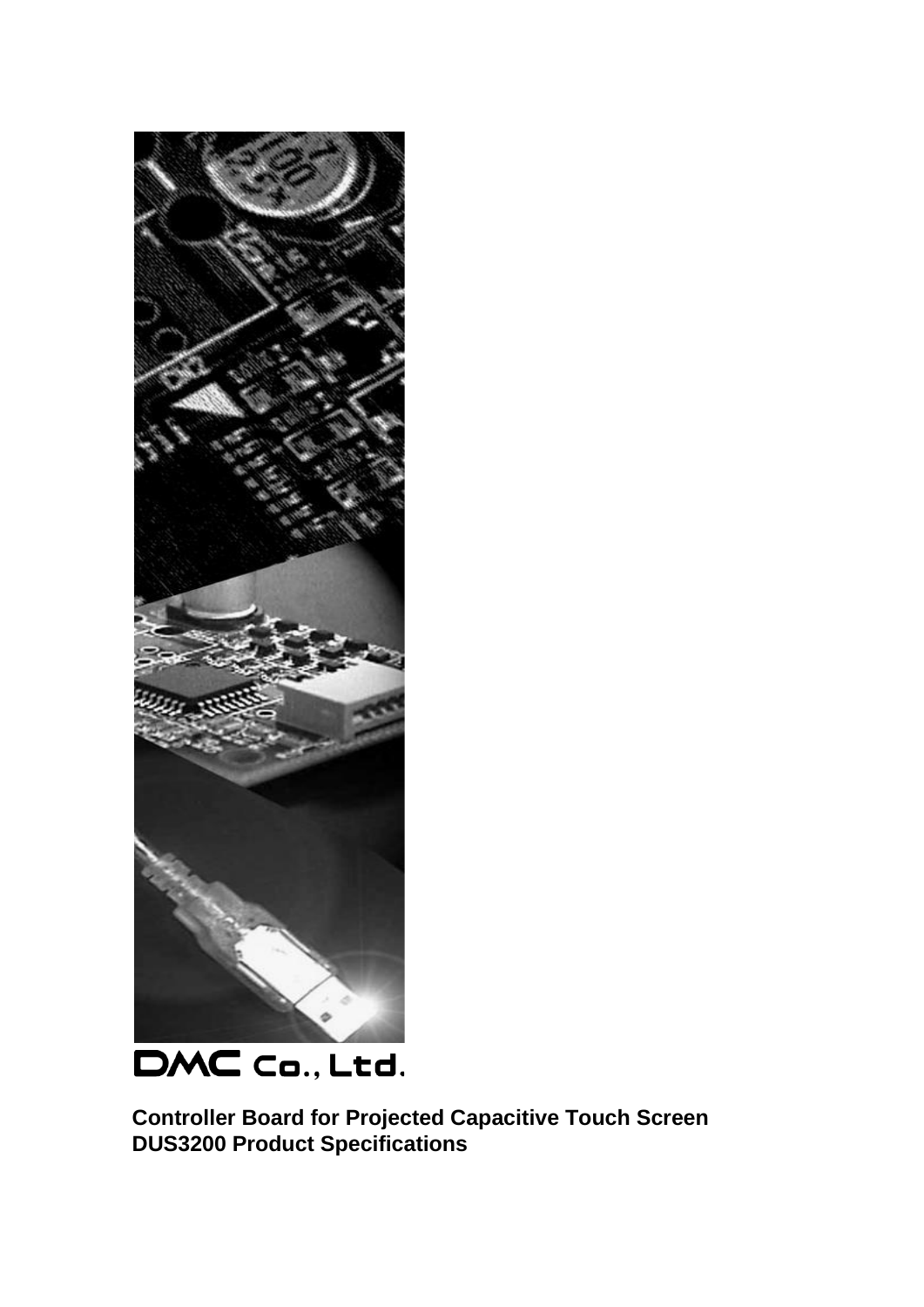# $DMC$  Co., Ltd.

# **Table of Contents**

| <b>Outline Dimensional Drawing</b> |  |
|------------------------------------|--|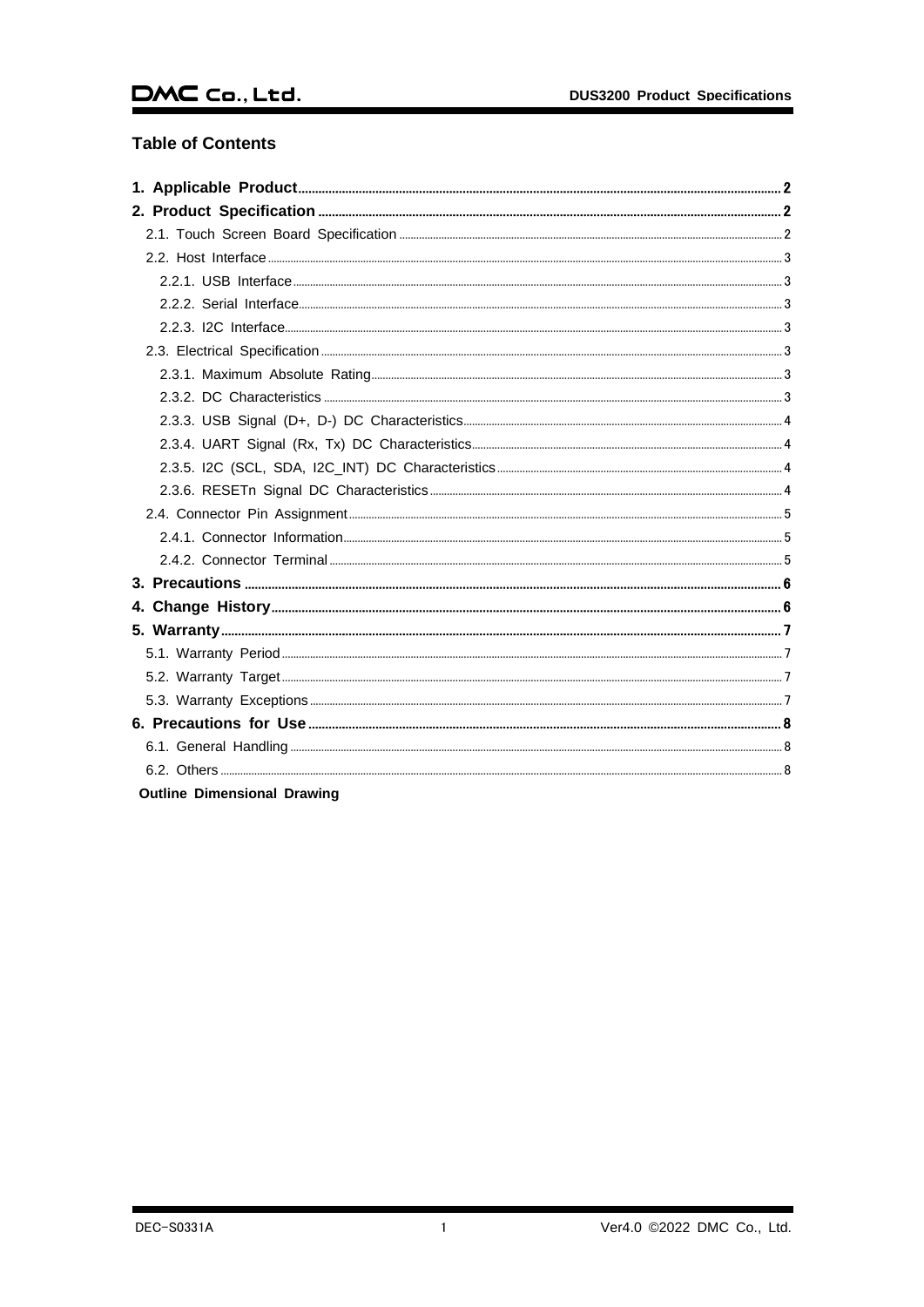# <span id="page-2-0"></span>**1. Applicable Product**

This specification sheet is applied to DUS3200 touch screen controller board.

# <span id="page-2-1"></span>**2. Product Specification**

#### <span id="page-2-2"></span>**2.1. Touch Screen Board Specification**

|                                  | <b>Item</b>                                 | <b>Spec</b>                                 | <b>Remark</b>                                                                                               |  |
|----------------------------------|---------------------------------------------|---------------------------------------------|-------------------------------------------------------------------------------------------------------------|--|
| <b>Touch Detection Principle</b> |                                             | Projected Capacitive                        |                                                                                                             |  |
| Host Interface                   |                                             | <b>USB Full Speed</b><br><b>UART</b><br>12C | Compatibility with UART or<br>I2C depends on firmware.<br>Please check with our<br>sales for compatibility. |  |
| Input Power-supply Voltage       |                                             | $4.75 \sim 5.25$ [V]                        |                                                                                                             |  |
| <b>Driving Voltage</b>           |                                             | 18V                                         |                                                                                                             |  |
| <b>Operating Temp</b>            |                                             | -40 [°C] to 85 [°C]                         | No dew condensation                                                                                         |  |
| <b>Storing Temp</b>              |                                             | -40 [°C] to 85 [°C]                         | No dew condensation                                                                                         |  |
|                                  |                                             | MCU 1 [pcs]                                 |                                                                                                             |  |
| Main IC                          |                                             | Sensor IC 2 [pcs]                           |                                                                                                             |  |
| Number of                        | Electrode (X)                               | 78 (Max)                                    |                                                                                                             |  |
| Electrodes                       | Electrode (Y)                               | 52 (Max)                                    |                                                                                                             |  |
|                                  | Normal Coordinate Number to Output          | 5 [Finger]                                  | Maximum 20                                                                                                  |  |
|                                  | Report rate (1 finger)                      | 100 [Hz]                                    | *2                                                                                                          |  |
|                                  | Report rate (2 finger)                      | 100 [Hz]                                    | $*$                                                                                                         |  |
|                                  | Report rate (2 finger at same axis)         | 100 [Hz]                                    | *2                                                                                                          |  |
|                                  | Electrode resolution                        | 256 [1/Electrode]                           |                                                                                                             |  |
|                                  | 2 finger minimum distance (X)               | 3.5 [Electrode]                             | 21[mm] @ 6[mm] $\diamondsuit$                                                                               |  |
|                                  | 2 finger minimum distance (Y)               | 3.5 [Electrode]                             | 21[mm] @ 6[mm] $\diamondsuit$                                                                               |  |
| Coordinate<br>Performance        | Coordinate Accuracy<br>(high accuracy area) | Max $±3.0$ mm                               | 21.5inches or smaller*1                                                                                     |  |
|                                  | Coordinate Accuracy<br>(low accuracy area)  | Max $±6.0$ mm                               |                                                                                                             |  |
|                                  | Coordinate Accuracy<br>(high accuracy area) | Max $±5.0$ mm                               |                                                                                                             |  |
|                                  | Coordinate Accuracy<br>(low accuracy area)  | Max $±8.0$ mm                               | 21.6 inches or larger *1                                                                                    |  |
|                                  | Low accuracy area                           | 3 [Electrode]                               | Specify 3 areas from the<br>edge                                                                            |  |
| Low Power Mode                   |                                             | <b>USB Suspend mode</b>                     |                                                                                                             |  |
| Calibration                      | Calibration function                        | Support                                     |                                                                                                             |  |
|                                  | Calibration Time                            | Max 10 [sec]                                | *3                                                                                                          |  |

\*1. Touch contact size: φ10. The indicated coordinate accuracies are performances under a noise-free environment. The accuracy may significantly drop due to extrinsic noises and surrounding environment.

\*2. The indicated values depend on software noise filter and CR values of the sensor glass. This specification is of the operation by normal clock scan.

\*3. Calibration Time varies according to size of the touch screen.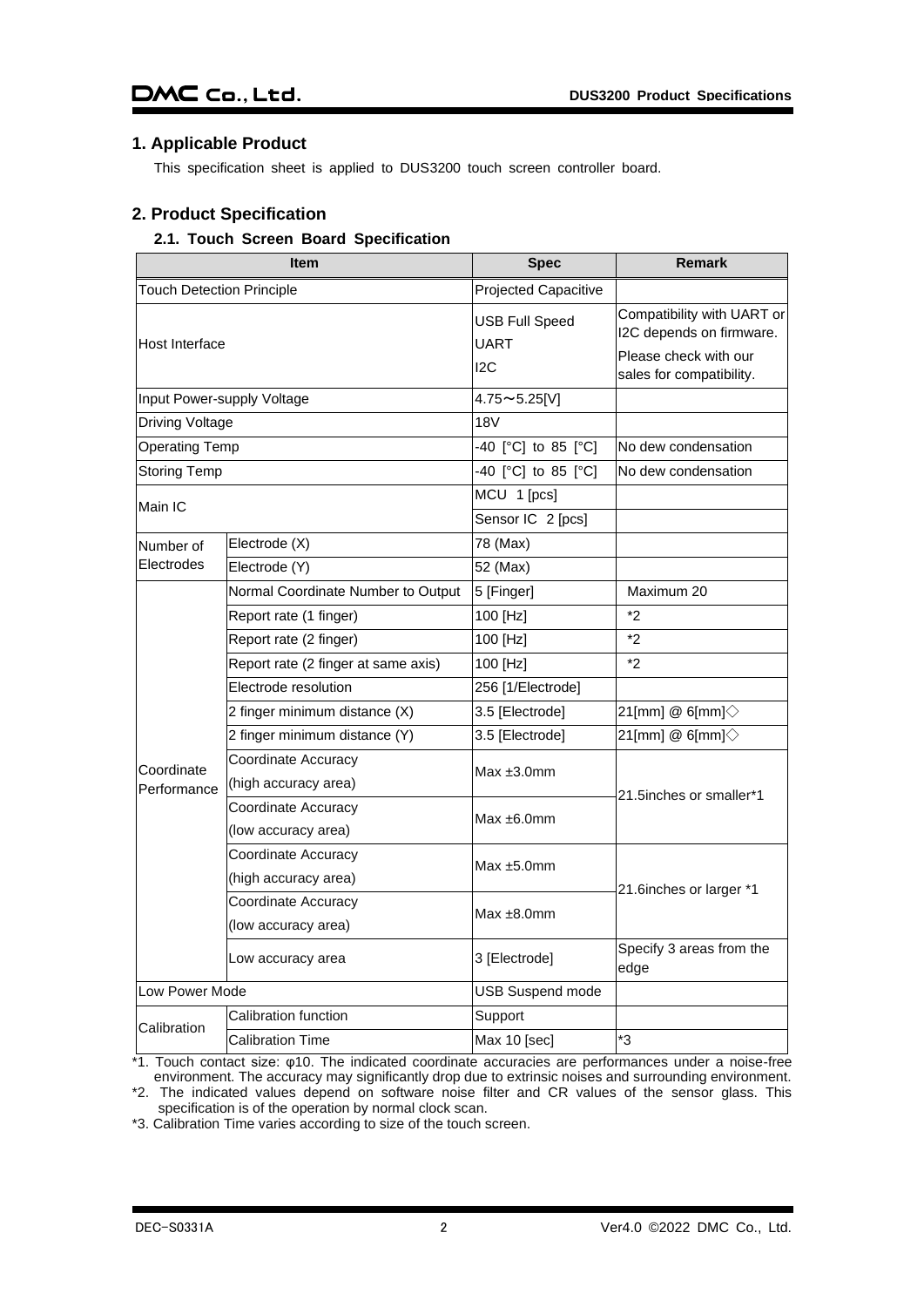# <span id="page-3-1"></span><span id="page-3-0"></span>**2.2. Host Interface**

#### 2.2.1. USB Interface

| <b>Item</b>        | Value                                 | <b>Note</b>     |  |  |
|--------------------|---------------------------------------|-----------------|--|--|
| Host Interface     | USB 2.0 Full speed 12[Mbps]           |                 |  |  |
| Power supply       | Bus-powered                           |                 |  |  |
| Power type         | High power device                     |                 |  |  |
| VendorID/ProductID | 0x0AFA / 0x07D7                       |                 |  |  |
|                    | (At firmware update: 0x0AFA / 0x07D6) |                 |  |  |
| Power save mode    | <b>USB Suspend mode</b>               | Except current. |  |  |
|                    | (compliant to USB specification)      |                 |  |  |

#### 2.2.2. Serial Interface

<span id="page-3-2"></span>

| <b>Item</b>    | Value                     | <b>Note</b> |
|----------------|---------------------------|-------------|
| Host Interface | UART Baud Rate 57.6[Kbps] |             |
| Data bits      | 8                         |             |
| Stop bit       |                           |             |
| Parity check   | None                      |             |

#### 2.2.3. I2C Interface

<span id="page-3-3"></span>

| <b>Item</b>          | <b>Specification</b>             | <b>Note</b> |
|----------------------|----------------------------------|-------------|
| Slave adress         | 0x5C                             |             |
| Transfer speed       | 400 kbps                         | Fast mode   |
| Transfer data length | Maximum 255 bits + Length 1 bits |             |
| Slave mode           | Single master IC only.           |             |
|                      | Multi-master IC is not supported |             |

# <span id="page-3-5"></span><span id="page-3-4"></span>**2.3. Electrical Specification**

2.3.1. Maximum Absolute Rating

| <b>Item</b>                     | <b>Specifications</b> |      |      | Unit | <b>Note</b> |
|---------------------------------|-----------------------|------|------|------|-------------|
|                                 | Min.                  | Typ. | Max. |      |             |
| <b>Touch Panel Power Supply</b> | $-0.3$                |      |      |      |             |

## <span id="page-3-6"></span>2.3.2. DC Characteristics

Board Consumption Current

Test Condition: TA = 25°C, VCC = 5V

| <b>Item</b>                     | <b>Specifications</b> |      |      | Unit | <b>Note</b>                                                |
|---------------------------------|-----------------------|------|------|------|------------------------------------------------------------|
|                                 | Min.                  | Typ. | Max. |      |                                                            |
| <b>Touch Panel Power Supply</b> | 4.75                  | 5    | 5.25 | V    |                                                            |
| Normal operation mode           |                       | 95.0 |      | mA   | Report rate: 100Hz<br>10 Finger, 23inch<br><b>USB Vbus</b> |
| Suspend mode                    |                       | 30.0 |      | mA   |                                                            |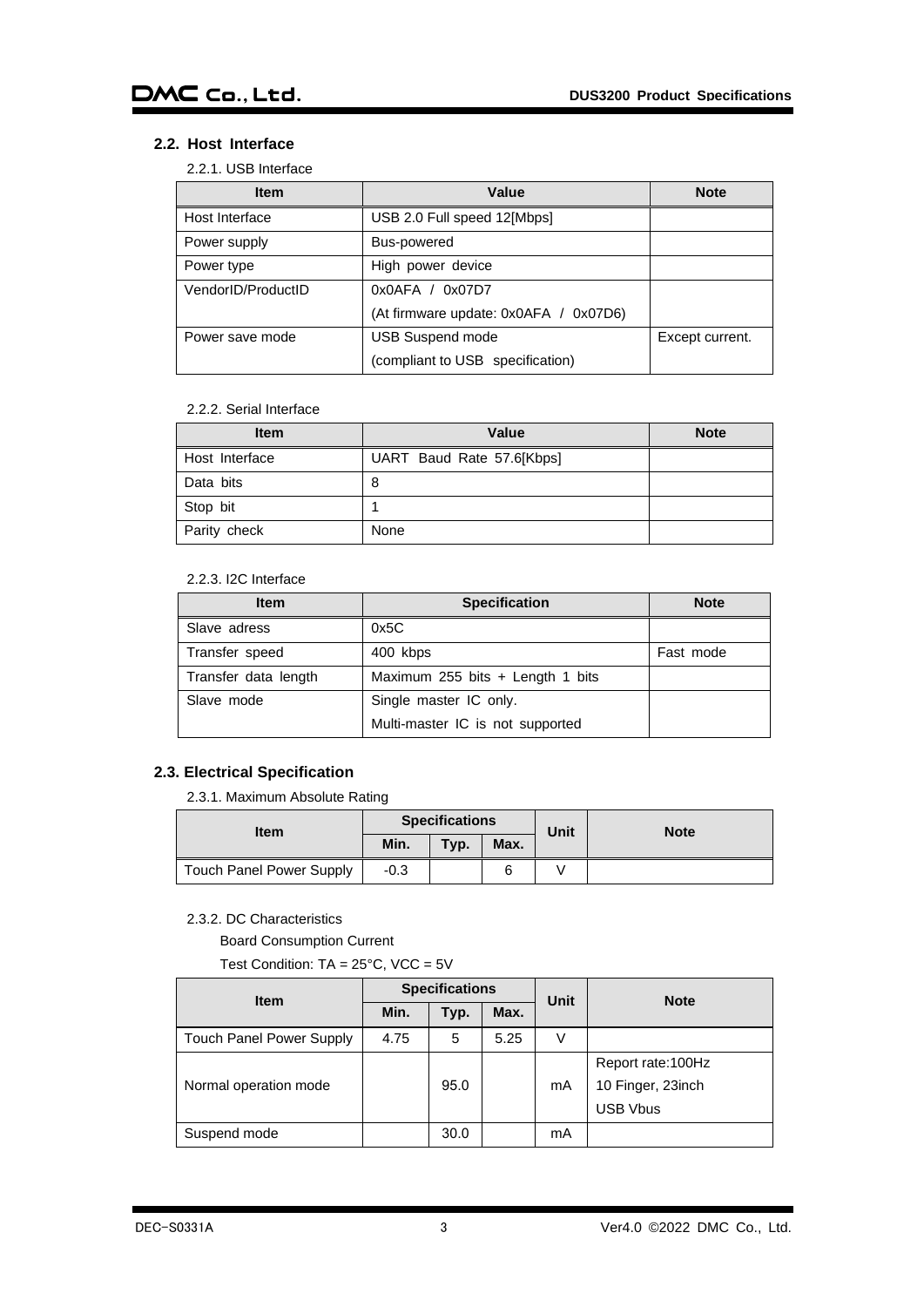# 2.3.3. USB Signal (D+, D-) DC Characteristics

<span id="page-4-0"></span>

| <b>Parameter</b>          | <b>Specifications</b> |                          |      | Unit          | <b>Note</b> |
|---------------------------|-----------------------|--------------------------|------|---------------|-------------|
|                           | Min.                  | Typ.                     | Max. |               |             |
| Input High Voltage        | 2.0                   | $\overline{\phantom{0}}$ | 3.6  |               |             |
| Input Low Voltage         | -                     | -                        | 0.8  |               |             |
| Output High Voltage       | 2.8                   |                          | 3.6  | V             |             |
| <b>Output Low Voltage</b> |                       |                          | 0.3  | $\mathcal{L}$ |             |

# 2.3.4. UART Signal (Rx, Tx) DC Characteristics

<span id="page-4-1"></span>

| <b>Parameter</b>         | <b>Specifications</b> |                          |      | <b>Unit</b> | <b>Note</b> |
|--------------------------|-----------------------|--------------------------|------|-------------|-------------|
|                          | Min.                  | Typ.                     | Max. |             |             |
| Input High Voltage (Rx)  | 2.0                   | $\overline{\phantom{0}}$ | 3.6  |             |             |
| Input Low Voltage (Rx)   | -                     | $\overline{\phantom{0}}$ | 0.6  |             |             |
| Output High Voltage (Tx) | 2.4                   | $\overline{\phantom{0}}$ | 3.6  | V           |             |
| Output Low Voltage (Tx)  | -                     | $\overline{\phantom{0}}$ | 0.4  | V           |             |

## 2.3.5. I2C (SCL, SDA, I2C\_INT) DC Characteristics

<span id="page-4-2"></span>

| <b>Item</b>        | <b>Specification</b> |      |      | Unit          | <b>Note</b> |
|--------------------|----------------------|------|------|---------------|-------------|
|                    | Min.                 | Typ. | Max. |               |             |
| Input High Voltage | 2.0                  |      | 3.6  |               |             |
| Input Low Voltage  |                      |      | 0.6  | $\mathcal{L}$ |             |
| Output Low Voltage |                      |      | 0.4  | $\mathcal{L}$ |             |

SCL, SDA, I2C\_INT is output by Open drain.

SCL, SDA, I2C\_INT is Pullup on DUS3200. (SCL, SDA=3.3V\_4.7kΩ, I2C\_INT =3.3V\_10kΩ)

#### 2.3.6. RESETn Signal DC Characteristics

<span id="page-4-3"></span>

| <b>Item</b>         | <b>Specifications</b> |      |      | <b>Unit</b> | <b>Note</b> |
|---------------------|-----------------------|------|------|-------------|-------------|
|                     | Min.                  | Typ. | Max. |             |             |
| Input High Voltage  | 2.3                   |      | 3.6  |             |             |
| Input Low Voltage   |                       |      | 0.9  |             |             |
| Minimum pulse width |                       |      |      | ms          |             |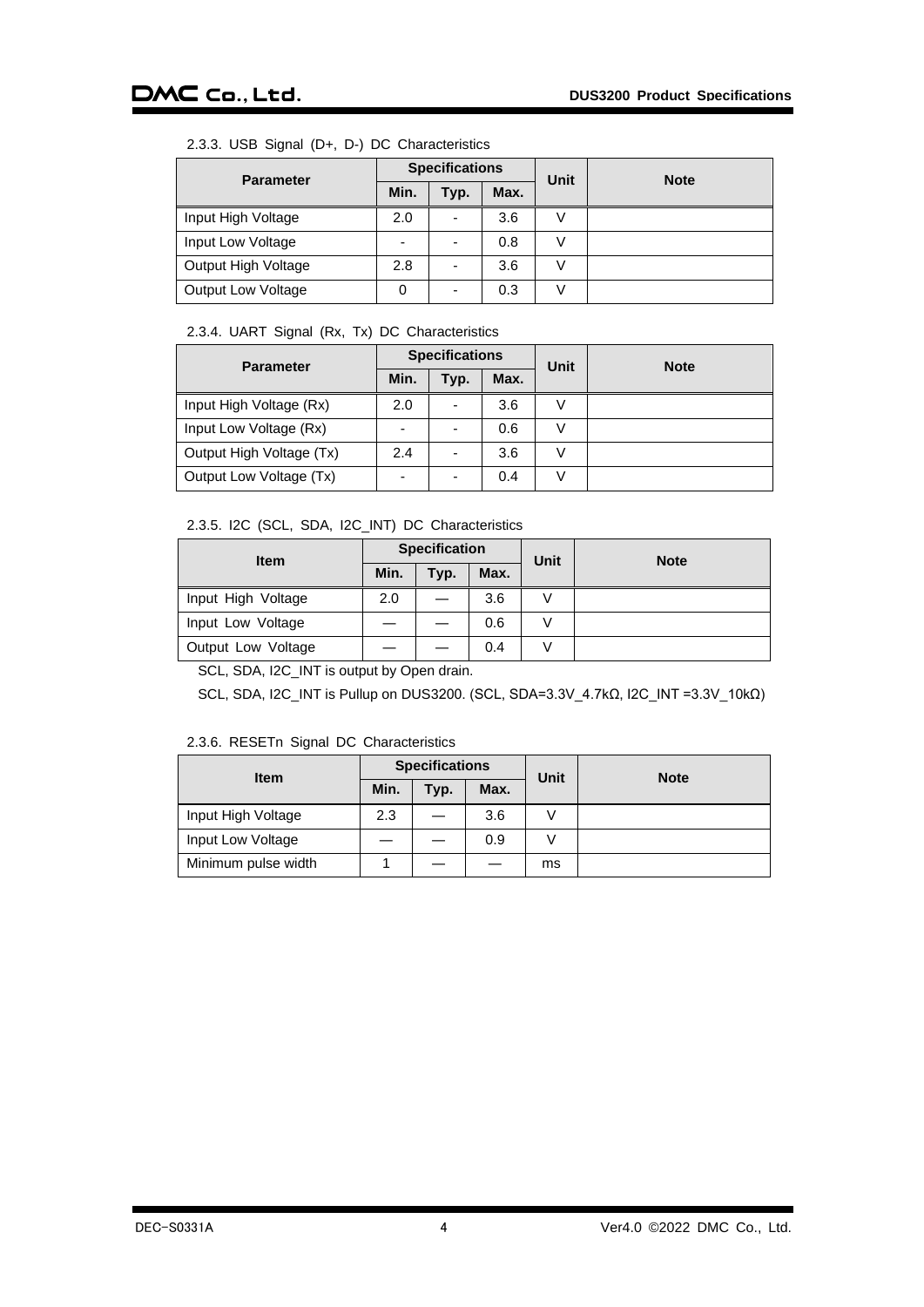# <span id="page-5-1"></span><span id="page-5-0"></span>**2.4. Connector Pin Assignment**

2.4.1. Connector Information

| <b>Connector</b><br><b>Number</b> | <b>Model Number</b> | <b>Maker</b> |
|-----------------------------------|---------------------|--------------|
| CN <sub>1</sub>                   | SM06B-SRSS-TB       | <b>JST</b>   |
| CN <sub>2</sub>                   | SM11B-SRSS-TB       | <b>JST</b>   |
| CN <sub>4</sub>                   | FH28H-55S-0.5SH     | Hirose       |
| CN <sub>5</sub>                   | FH28H-80S-0.5SH     | Hirose       |

#### 2.4.2. Connector Terminal

<span id="page-5-2"></span>

| Connector<br><b>Number</b> | <b>Terminal</b><br><b>Number</b> | <b>Terminal</b><br><b>Name</b> | <b>Description</b>                                                |
|----------------------------|----------------------------------|--------------------------------|-------------------------------------------------------------------|
| CN <sub>1</sub>            | 1                                | <b>VBUS</b>                    | USB power input                                                   |
|                            | $\overline{2}$                   | D-                             | USB <sub>D</sub> -                                                |
|                            | 3                                | D+                             | $USB$ D+                                                          |
|                            | $\overline{4}$                   | GND                            | USB GND                                                           |
|                            | 5                                | <b>RESET<sub>n</sub></b>       | <b>Reset Terminal Active Low</b>                                  |
|                            |                                  |                                | Minimum Pulse Width 1ms                                           |
|                            |                                  |                                | (Connection is unnecessary. It is pulled up<br>within the board.) |
|                            | 6                                | <b>GND</b>                     | <b>Reset GND</b>                                                  |
| CN <sub>2</sub>            | 1                                | ICE_CK                         | Unused                                                            |
|                            | $\overline{2}$                   | ICE_DAT                        | Unused                                                            |
|                            | 3                                | <b>RESET<sub>n</sub></b>       | <b>Reset Terminal Active Low</b>                                  |
|                            |                                  |                                | Minimum Pulse Width 1ms                                           |
|                            |                                  |                                | (Connection is unnecessary. It is pulled up<br>within the board.) |
|                            | $\overline{\mathbf{4}}$          | Tx                             | <b>UART</b> Communication                                         |
|                            |                                  |                                | DUS Board $\rightarrow$ Host Computer                             |
|                            | 5                                | <b>Rx</b>                      | <b>UART</b> Communication                                         |
|                            |                                  |                                | Host Computer $\rightarrow$ DUS Board                             |
|                            | 6                                | SCL                            | 12C                                                               |
|                            | $\overline{7}$                   | <b>SDA</b>                     | 12C                                                               |
|                            | 8                                | I2C_INT /<br><b>GPIO</b>       | For Interrupt signal when using I2C                               |
|                            | 9                                | VCC_IN                         | DC Power Input                                                    |
|                            | 10                               | ICE_VCC                        | Unused                                                            |
|                            | 11                               | <b>GND</b>                     | Power GND                                                         |
| CN <sub>4</sub>            |                                  |                                | Connector for touch sensor, 55 pins                               |
| CN <sub>5</sub>            |                                  |                                | Connector for touch sensor, 80 pins                               |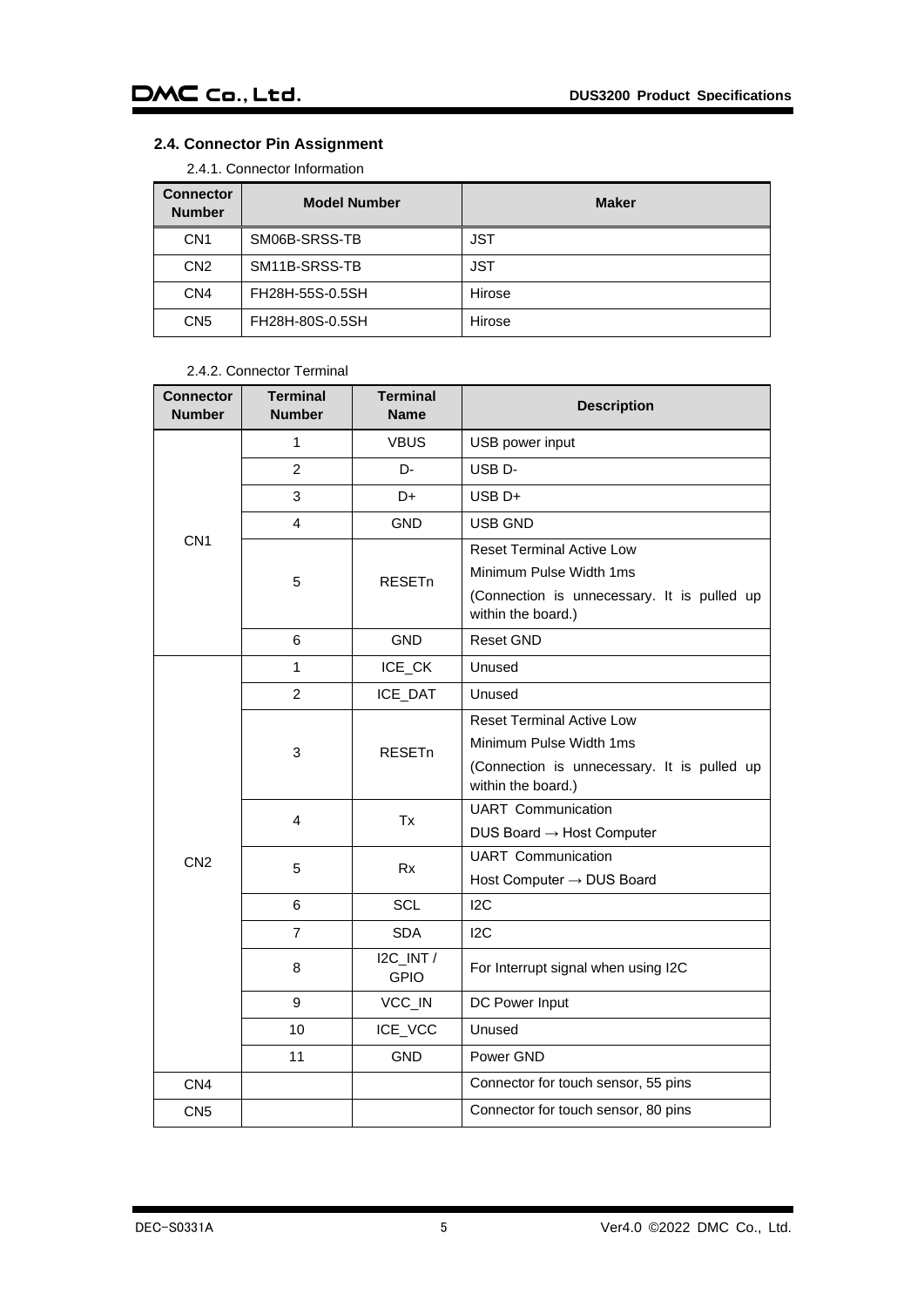#### <span id="page-6-0"></span>**3. Precautions**

Do not boot the controller while a hand or metal is on the touch panel. It may not work properly after booted.

Operation may become unstable depending on the surrounding environment.

Do not use the controller under environments that affect capacitive values (Possible affecting factor is power supply noise.).

The application tool, TPOffset must be executed in advance of the use of touch screens. TPOffset, the application software, which can be downloaded from the DMC's website shown in below. It is executable on Windows OS.

DMC's website: TPOffset download page <http://www.dmccoltd.com/english/download/tpoffset.asp>

# <span id="page-6-1"></span>**4. Change History**

Ver1.0 (June 21, 2018)

First release

Ver2.0 (May 28, 2020)

UART interface specifications have been added along with firmware support.

- 2.1. Touch panel board specifications Changed to standard output coordinates from 10 to 5 (for matching with other models)
- 2.3.2 The description of DC characteristics, current consumption and maximum current value has been deleted, and the notation has been changed to Typ.

Review the dimensional drawing and layout(There is no change in dimensions)

- 2.1 Touch Screen Board Specification Added note on Host Interface Revised operating temperature and storage temperature ranges Revised coordinate accuracy specification values
- 2.3.2. DC Characteristics Added max values.
- 2.4.2. Connector Terminal
	- CN1: RESETn Added "(Connection is unnecessary. It is pulled up within the board.)".

CN2: RESETn Added "(Connection is unnecessary. It is pulled up within the board.)"

Tx/Rx Deleted "(5V TTL Level)".

3. Precautions Added a sentence

Dimensional Drawing Added components on backside of the board.

Ver4.0 (January 12, 2022)

Specification for I2C interface is added.

Ver3.0 (April 16, 2021)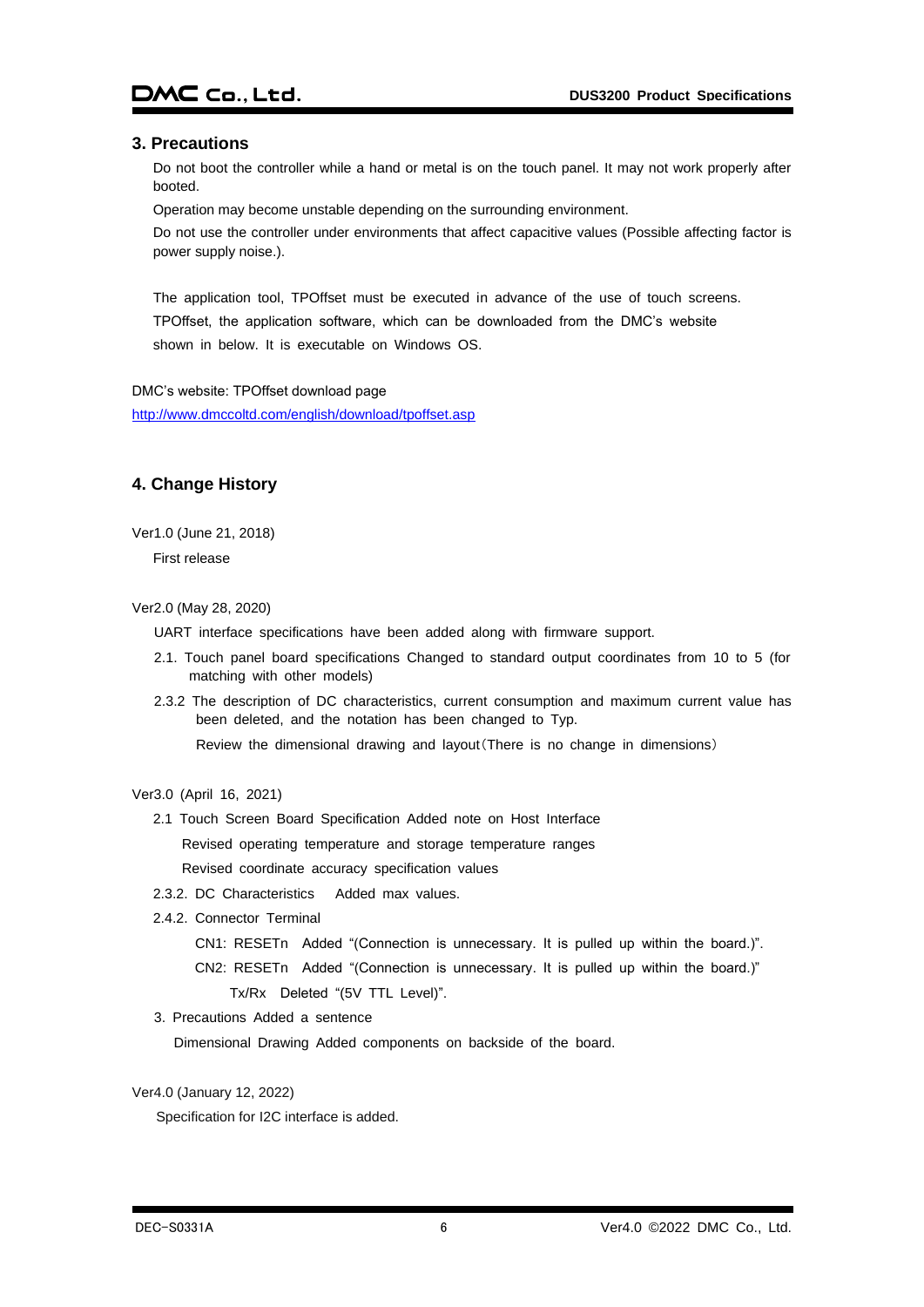### <span id="page-7-1"></span><span id="page-7-0"></span>**5. Warranty**

#### **5.1. Warranty Period**

- § The warranty period is limited to 1 year from the date of shipping. The warranty for the initial defection such as appearance defection is limited to 1 month.
- § Any defected parts under proper use will be examined by the supplier and replaced by the new parts if the defection is considered to be caused by the supplier.
- § The replacement is subject to be included in the next lot.

#### <span id="page-7-2"></span>**5.2. Warranty Target**

- § The warranty only covers the product itself and does not cover any damage to others caused by using this product. Onsite repair or replacement is not supported.
- § We will do our best for delivery problem and product defections, but the warranty for the production line is not covered.

#### <span id="page-7-3"></span>**5.3. Warranty Exceptions**

Following conditions are not covered with the warranty and subject to charge.

- § Any malfunctions and damages during transportation and transfer by the user.
- § Any malfunctions and damages caused by a natural disaster or a fire.
- § Any malfunctions and damages caused by static electricity
- § Any malfunctions and damages caused by the failure of the associated equipment.
- § If the product is remodeled, disassembled or repaired by the user.
- § If the product is glued onto the equipment and uninstalled.
- $\S$  Any malfunctions and damages caused by an improper usage and handling against the specifications and notes.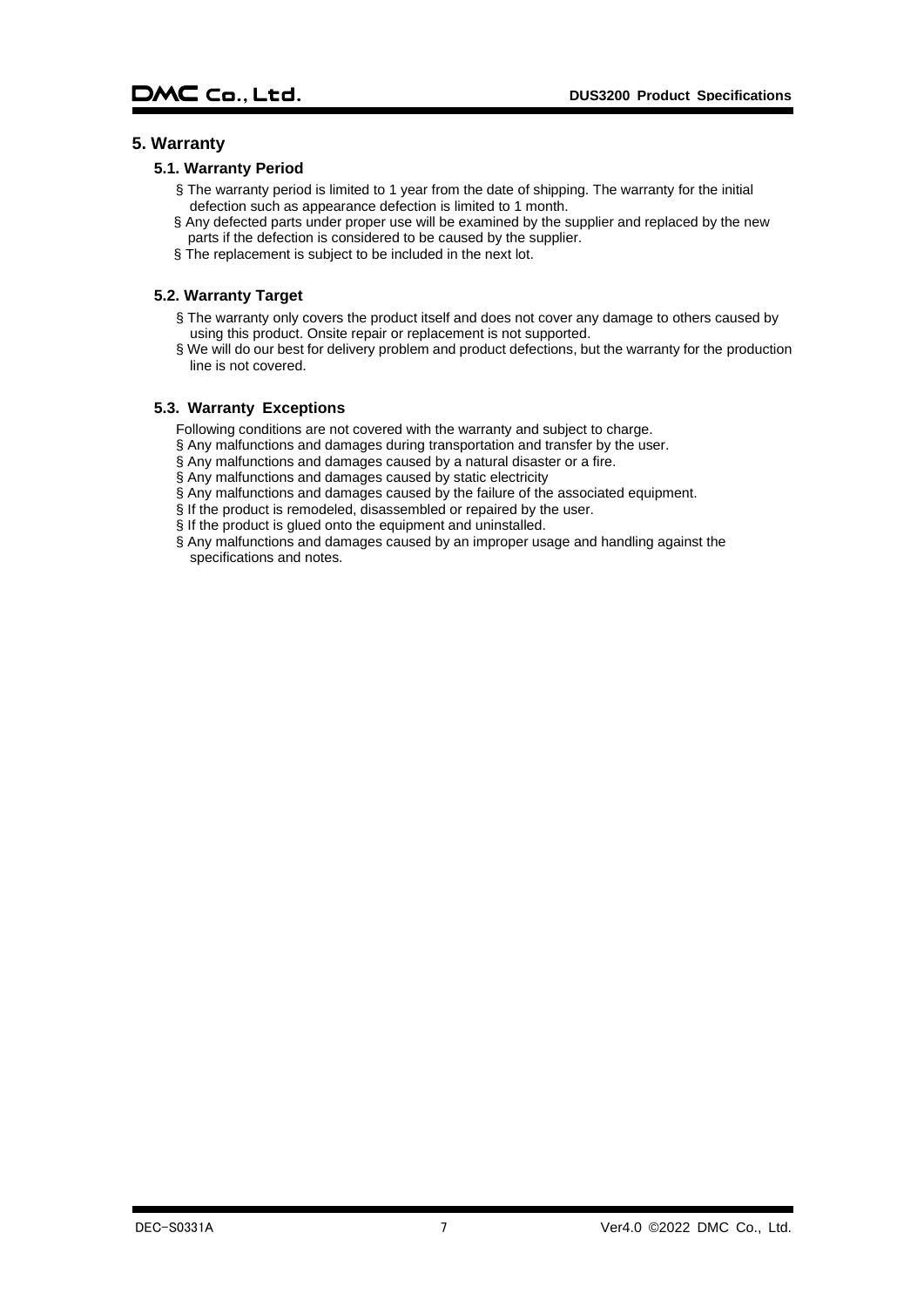# <span id="page-8-1"></span><span id="page-8-0"></span>**6. Precautions for Use**

#### **6.1. General Handling**

- § Keep the product away from any conductive objects while in use.
- § Do not touch the conductive part of the product to avoid being damaged by the electrostatic discharge. Follow the proper procedure for handling.
- § Keep the product in the proper storing environment and avoid any load to the product.
- § Do not use or store the product in the severe condition like following: Wet environment or a condition where the product is likely to get wet. Where dew condensation is likely to occur. Near solvent or acid.
- § Do not take apart or alter the product.

## <span id="page-8-2"></span>**6.2. Others**

- § The contents of this document are subject to change without notice.
- § The manufacturer or sales representatives will not be liable for any damages or loss arising from use of this product.
- § This product is intended for use in standard applications (computers, office automation, and other office equipment, industrial, communications, and measurement equipment, personal and household devices, etc.) Please avoid using this product for special applications where failure or abnormal operation may directly affect human lives, or cause physical injury or property damage, or where extremely high levels of reliability are required (such as aerospace systems, vehicle operating control, atomic energy controls, medical devices for life support, etc.).
- § Any semiconductor devices have inherently a certain rate of failure. The user must protect against injury, damage, or loss from such failures by incorporating safety design measures into the user's facility and equipment.

DUS3200 Product Specifications Ver4.0 issued on January 12, 2022 ©2022 DMC Co., Ltd.

This document can be freely distributed, but any alternation to this document is prohibited.



DMC Co., Ltd. http://www.dmccoltd.com/english/ 11F Takanawa Sengakuji Ekimae Bldg., 2-18-10 Takanawa, Minato-ku, Tokyo 108-0074, Japan Phone: +81-3-6721-6731 (Japanese), 6736 (English) Fax: +81-3-6721-6732